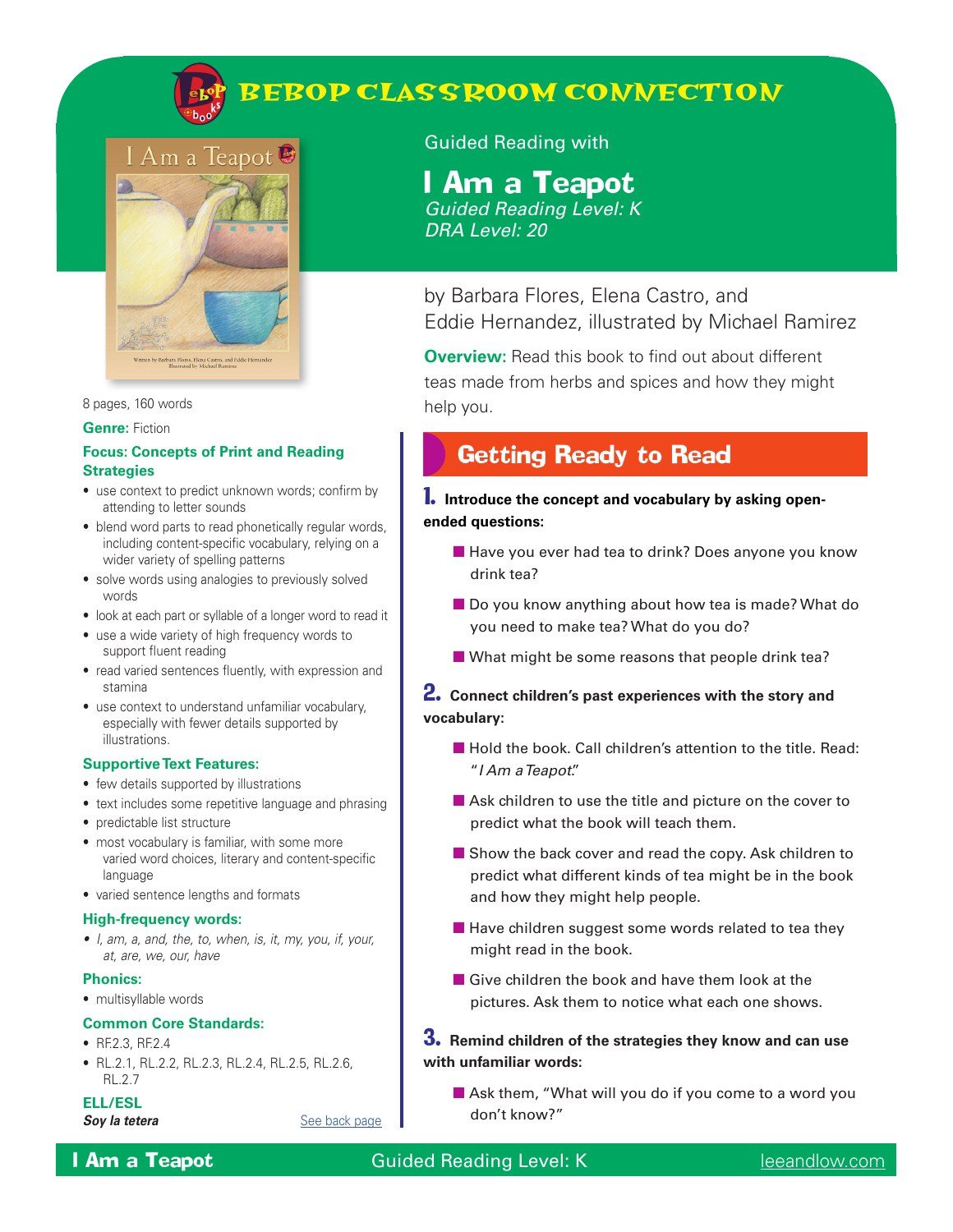

- Encourage children to look for chunks of words they know and to blend the sounds quickly.
- Suggest that children read on past an unfamiliar word in order to use the context of the story and sentence to unlock the meaning of the word. Encourage children to return to the word after completing the sentence or section.
- $\blacksquare$  Tell children to think what they know about the subject or topic of this book. Then encourage them to choose a word that makes sense in the sentence.

#### 4. **Be aware of the following text features:**

- $\blacksquare$  The book contains familiar words, including a variety of high frequency words.
- Content-specific vocabulary words include: teapot, tea, peppermint, boiling, pour, herbs, "tummy is upset," chamomile, spices, ginger, carsick.
- $\blacksquare$  The story is written in first person narrative form from the viewpoint of multiple teapots.
- The amount of text on each page vary throughout the book.
- $\blacksquare$  Each page describes a teapot and a type of tea, including information about how to make the tea and how it might help someone.
- $\blacksquare$  The illustrations support and extend the text, but most of the meaning is contained in the text.
- Multiple compound words are used: peppermint, teapot, carsick.

**Guided Reading Note:** Children reading at level K are becoming more fluent, and the focus emphasizes comprehension and independent reading. Most of the reading should be done silently. Children are also encouraged to: 1) independently apply their reading skills and strategies, 2) make connections between their own experiences and the story, and 3) "get" the author's message and be able to discuss it with other readers. Most importantly, children should feel confident and eager to read. This is a time to build fluency and independence as children read a variety of genres and develop a sense of reading for different purposes.

## Reading the Book

1. **Set a purpose by telling children to read the book to find out about different kinds of tea and how they help people.**

2. **Have children read the book silently.** Each child should be reading at his or her own pace. Listen to children as they read by leaning close or bending down beside each child. After the group has read a few pages, check for understanding with simple questions, such as: "What is the book about?" or "Tell me how the book begins." Then direct children to continue reading. As they read, watch for indications of comprehension: changes in facial expression, giggles, audible comments, rereading, turning back a page. You may want to make notations about what you observe.

3. **Look for these reading behaviors during the first reading:**

- Do they rely on the print while reading?
- Do they have a strong sight vocabulary?
- Do they use known sound chunks to read unknown words?
- Are they monitoring meaning and rereading when they lose meaning?
- How are they dealing with following a longer, more complex story? Do they easily move from page to page? Are they reading fluently?
- Are they using punctuation and any text features to gain meaning?
- Do they make accurate predictions?
- Are they connecting the text to their own experiences?
- Do they react to the text even though they are reading silently? Do they laugh? smile? frown?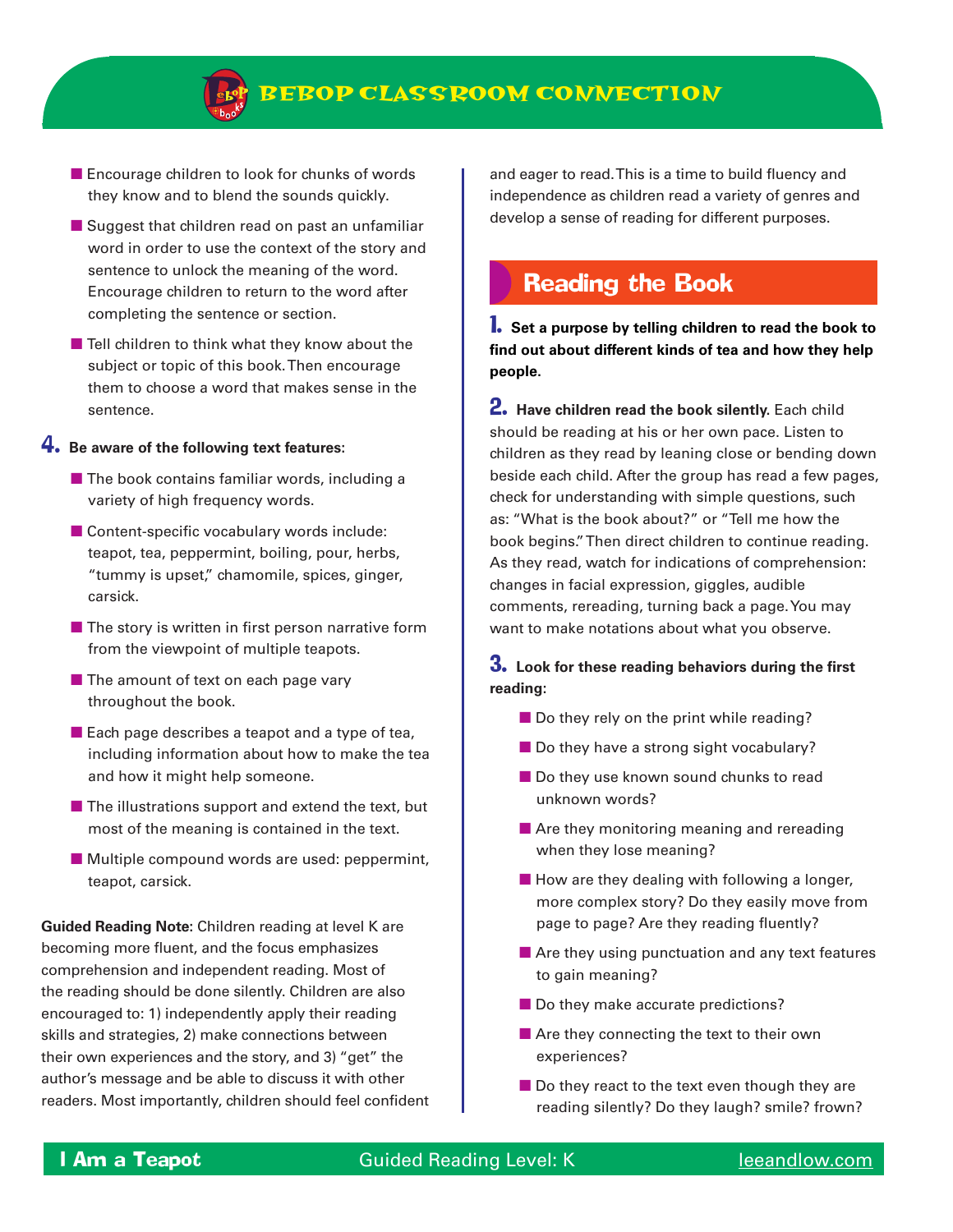

## **BEBOP CLASSROOM CONNECTION**

■ Are they drawing conclusions and making inferences?

### 4. **As children read, note what they are doing. Help them build independence by being available, but not intervening too quickly.**

- Watch for changes in children's facial expressions and use these signals to ask questions, such as: "What made you smile?" or "Where do you need some help?"
- Encourage children's attempts by making comments, such as: "I like how you are using a different strategy when the first one you tried didn't work."
- $\blacksquare$  If children are struggling with deciding which strategy to use, suggest a specific strategy that would help them get meaning in the most efficient way, such as, "Did you think about chunking the word?"

#### 5. **Possible teaching points to address based on your observations:**

- Call attention to all the high-frequency words children have learned and used.
- Review how to find a known part or sound chunk in an unknown word.
- Show children how to use analogies to move from the known to the unknown when encountering new words.
- Work with suffixes and prefixes.
- Review using grammar (syntax) to unlock words by considering the sentence structure or parts of speech in the sentence.
- Explore the ideas presented and how they relate to one another.
- $\blacksquare$  Review how to determine what is important in a picture or sentence.
- Model asking questions or making "I wonder..." statements to extend comprehension.
- Review using punctuation marks to guide the meaning-making process. Discuss the use of question marks, exclamation points, and commas as clues to reading with a particular kind of expression or inflection.
- Call attention to the sequence of ideas in the story.
- Model how to revisit the text to find specific examples or ideas in the text.

## After the First Reading

1. **Have children confirm their predictions and talk about the information presented about tea. Pay special attention to reviewing the vocabulary from the book.**

- 2. **Ask questions like:**
	- What did the different teapots look like?
	- What kinds of tea did the book include?
	- What information did the book give about how to make tea?
	- What ways did the book share that tea can help people feel better?
	- Why do you think the authors wanted to write this book?
	- Does this book make you want to drink tea? Why or why not?
	- Do you or anyone in your family drink tea? Is it a regular drink or used for certain occasions? How is it served? (For example, hot/cold, with lemon, milk, sugar, alongside biscuits or crackers, and so on)
	- How is tea different from and similar to other drinks, like coffee?

## Second Reading

1. **Have children reread the book silently or to a partner.**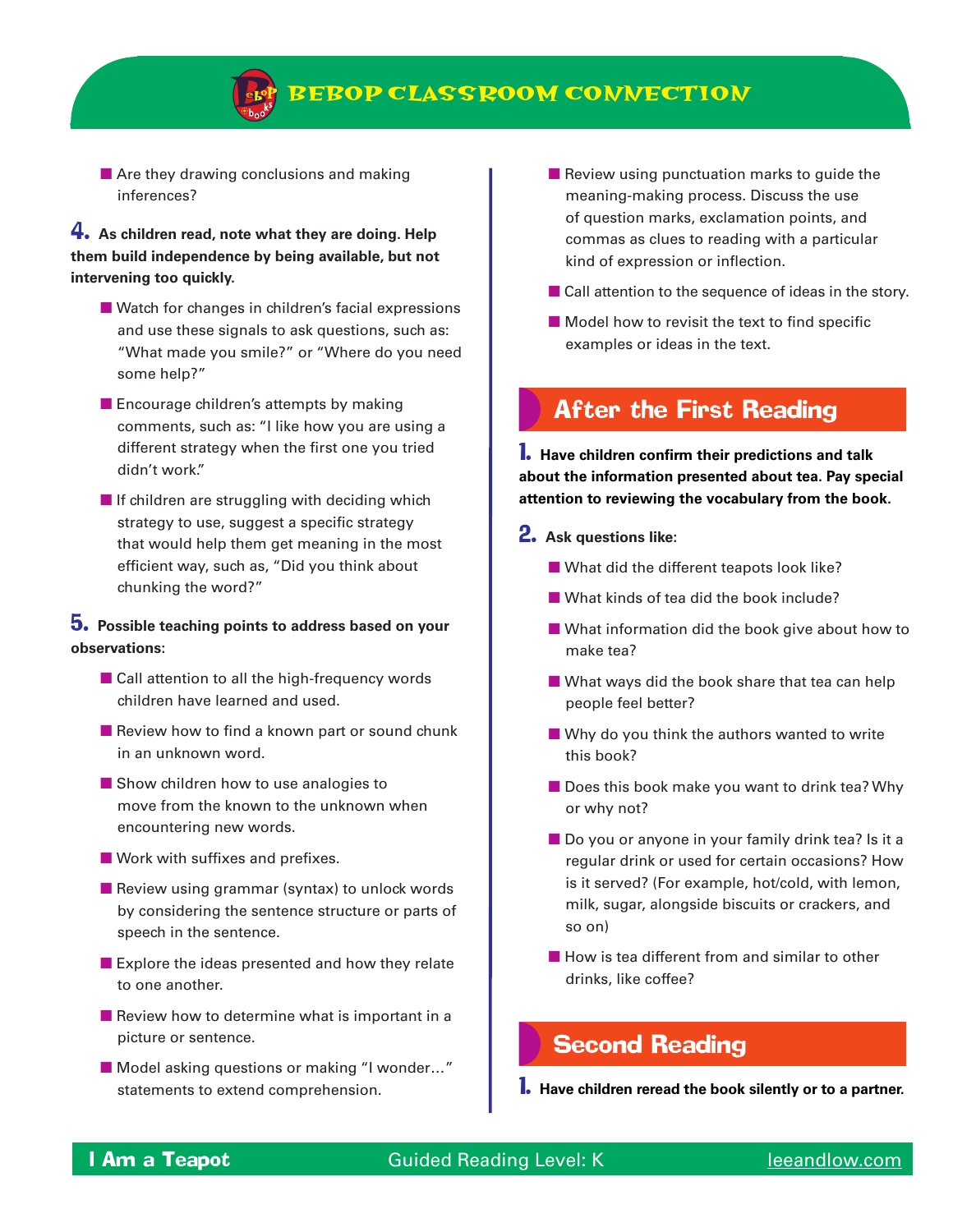

2. **This is a time for assessment.** Keeping notes on children's progress during a guided reading session will be a helpful resource for giving children on-going feedback about themselves as readers as well as helping you record how they develop over time.

- While they are reading, watch what children do and what they use from the teaching time.
- You might also take a running record on one child as an assessment of the child's reading behavior.
- You might also listen in on each individual reader, observing as children use appropriate or inappropriate strategies. This information will be valuable for any additional strategy discussions after the second reading.

## Cross-Curricular Activities

**Language:** Sort cards listing vocabulary words from the book by number of syllables. Practice segmenting each written word into syllables and discuss which letters are used to make the sounds in each syllable.

Use the text to practice summarizing the main purpose of a text and providing supporting evidence. Create a chart listing each type of tea, how it's made, and how it helps people. Together, write a statement about tea based on the information presented in the book.

Collect a selection of actual tea boxes or bag wrappers. Invite students to read the names of each tea and the information on each one. Make connections to the book and discuss additional information learned.

**Science:** Set up a sensory observation of two different types of herbal tea. (Use warm, not boiling water!) Have students observe and compare the look, smell and feel of both the tea bags and prepared tea, and taste the tea, if possible. Have them make and label observational drawings of the tea bag and prepared tea and write about their findings.

Look at photos or real examples of the plants from which the teas in the book are derived (chamomile flowers, peppermint leaves, and gingerroot). Learn about other herbs and spices that can be used to make tea.

**Social Studies:** Use books and online resources to learn about tea-drinking traditions around the world. Compile information gathered on a chart.

Read the story *Chachaji's Cup* ([https://www.leeandlow.](https://www.leeandlow.com/books/chachaji-s-cup) [com/books/chachaji-s-cup\)](https://www.leeandlow.com/books/chachaji-s-cup). Discuss how tea brings the family together.

Art: Ask students to imagine they work for a tea company. Have them write and illustrate ads for teabags, drawing upon the information presented in the book to think of selling points.